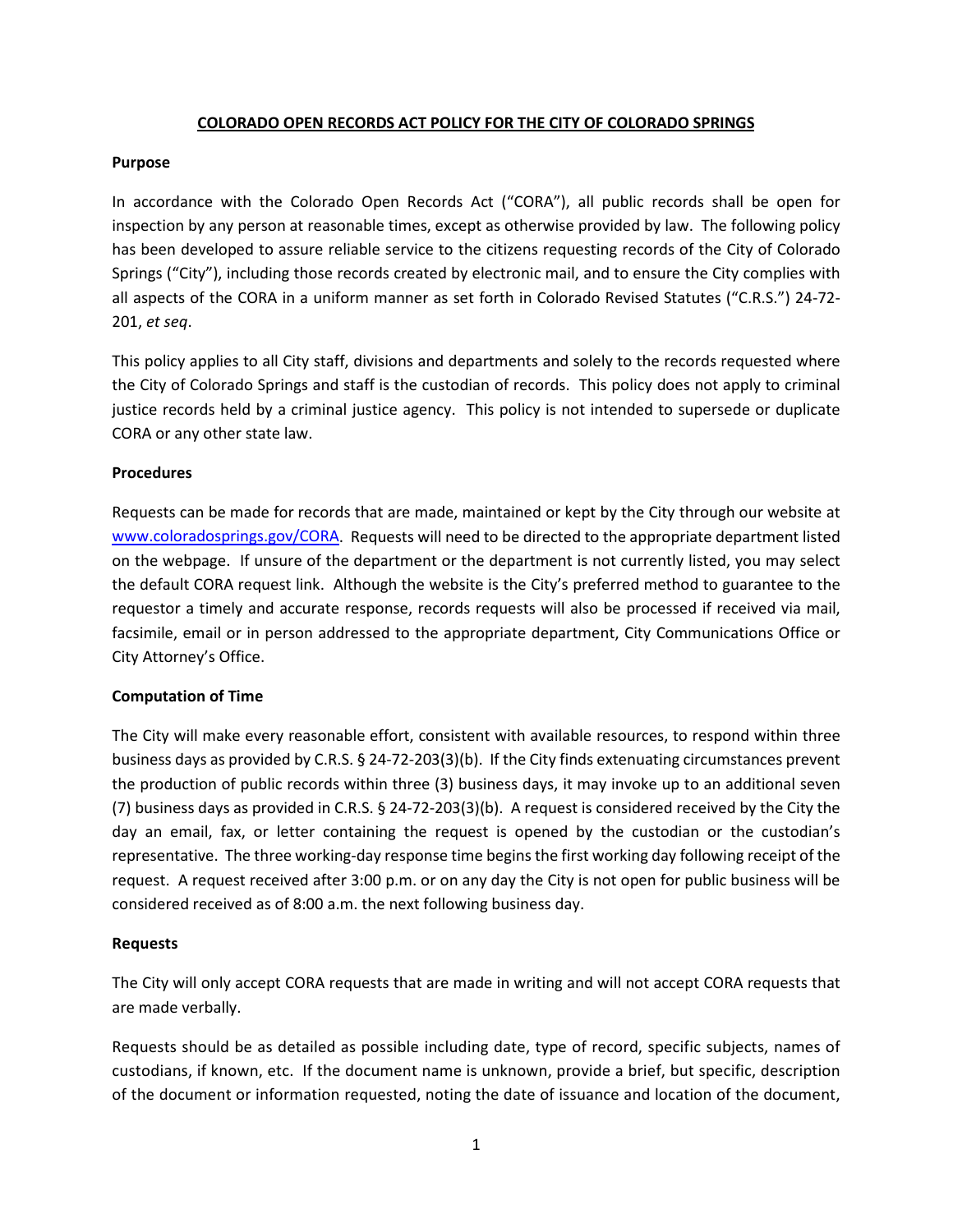if known. A request which is broad, vague, or too voluminous may cause a delay in the time it takes to produce the records and could result in much higher fees for the staff time to gather and review a large number of records.

Requests for records are time stamped at the time of receipt by the City, and any responsive records to the request will be those records created prior to the time of receipt. Requests for "future" records or requests for ongoing or supplemental records will not be accepted. A request that asks for recurring records on a continuing basis will not be fulfilled.

The City may seek clarification on any CORA request that is broad, vague or ambiguous. While seeking clarification, the time to respond to a CORA request will be stayed until a sufficient clarifying response by the requester is received. The City will continue processing once clarification is made and time to respond will resume.

CORA requests are a means to receive public records. The City is not required pursuant to CORA laws to conduct research or answer questions. Please contact City Communications or the appropriate City department to determine if they will conduct research and/or answer questions.

# **Fees**

In accordance with C.R.S. § 24-72-205(5)(a), the City will charge the requestor when a request is made that requires more than two (2) hour of staff time to locate, gather and produce records.

By filing a CORA request, the requester acknowledges that there may be charges associated with their request. The requestor will be informed of the estimated cost, and have an opportunity to withdraw or modify the request, prior to costs being incurred. Requestors must pay final costs before receipt of documents.

If more than two (2) hours of staff time is believed to be necessary to process a records request, the City will attempt to provide an estimated invoice to the requestor prior to final invoice. The City may require payment of a fifty percent (50%) deposit of the estimated invoice prior to compilation of records at the custodian's discretion. If a fifty percent (50%) deposit is requested, the City will contact the requestor to communicate this requirement and provide further details. At the completion of disclosure, the requestor will be required to pay the final actual cost of retrieval and production in excess of the fifty percent (50%). If the final actual costs of retrieval and production do not exceed the fifty percent (50%) deposit, the City will refund the remaining deposit to the requestor. Final invoices left unpaid for 30 days will result in closure of the CORA request.

The fees set below are for CORA requests. All fees must be paid by cash, check, credit card or money order and in the exact amount payable to the City. Payments must be made to the Finance Department, attention: Accounts Receivable, 30 S. Nevada Ave, Suite 201, Colorado Springs, CO 80903 (719) 385-2367.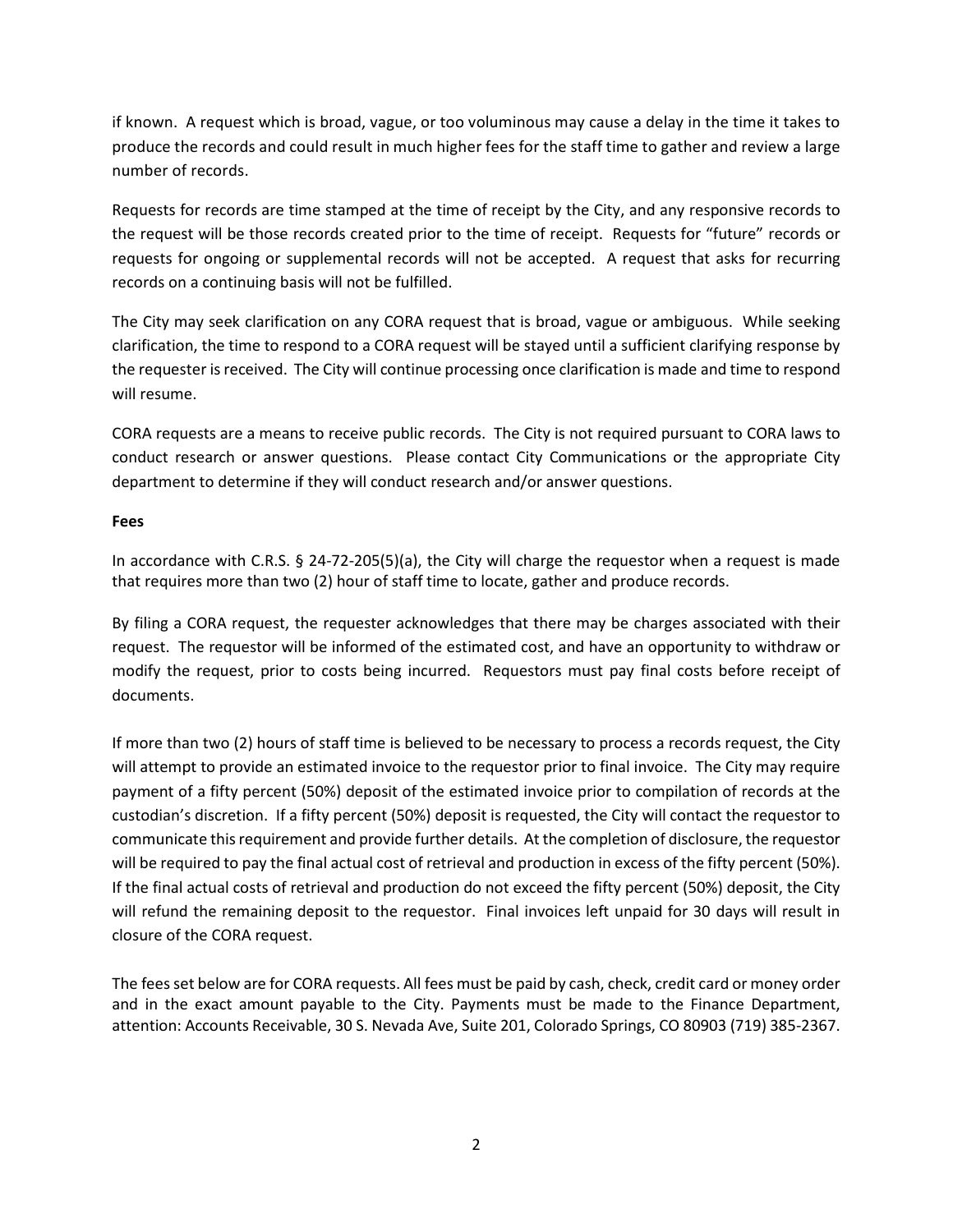| <b>Item</b>                                                         | Fee                                                                                                                                                                  |
|---------------------------------------------------------------------|----------------------------------------------------------------------------------------------------------------------------------------------------------------------|
| Photocopies or Printouts per C.R.S §24-72-205(5)                    | \$0.25 per 8 1/2" x 11" standard size or actual<br>cost for documents larger than standard size<br>Oversized Maps / Plans - actual cost<br>Photographs - actual cost |
| Research and Retrieval/Compilation of Requested<br><b>Documents</b> | \$30.00 per hour in 15 minute increments                                                                                                                             |
| Data Manipulation per C.R.S. §24-72-205(3)                          | Actual cost                                                                                                                                                          |
| Off-site Records Retrieval                                          | 50% of actual cost to retrieve the records<br>from off-site storage facility                                                                                         |
| Audiotape, Videotape or Other Magnetic Tape                         | Actual cost to reproduce                                                                                                                                             |
| On-site Record Inspection                                           | \$30.00 per hour for staff time                                                                                                                                      |
| Postage                                                             | Actual cost                                                                                                                                                          |

## **Standard Format**

City will provide responsive records in an electronic format, unless another requested format is specified. When responsive records cannot be provided in the specified format, the City will work with the requestor, provide written explanation, and will provide records in an agreed alternative format or can schedule an inspection of the records in person.

### **Data Manipulation / Research**

The City is not required by law to construct or create a record that does not exist, nor is the City required to manipulate, analyze information in a new way, or conduct extensive research in order to respond to a request.

Records not used by the City, but manipulated for request purposes, at the custodian's discretion, shall be charged the actual cost of manipulating the data. Subsequent requests for the same or similar records may be charged a similar fee not in excess of the original fee.

### **Privacy**

CORA is a state law that requires records made, maintained or kept by the City of Colorado Springs to be subject to release to any party upon request unless the law provides an exception to this general requirement. Citizens may be concerned about how the CORA applies to personal information or other materials that they provide to the City. Under CORA, disclosure of some information such as personal financial information, including bank account numbers and personal identifying information such as social security numbers and driver's license numbers are not allowed to be released. Additionally, a communication from a constituent to an elected official that clearly implies by its nature or content that the constituent expects that it is confidential is not required to be disclosed.